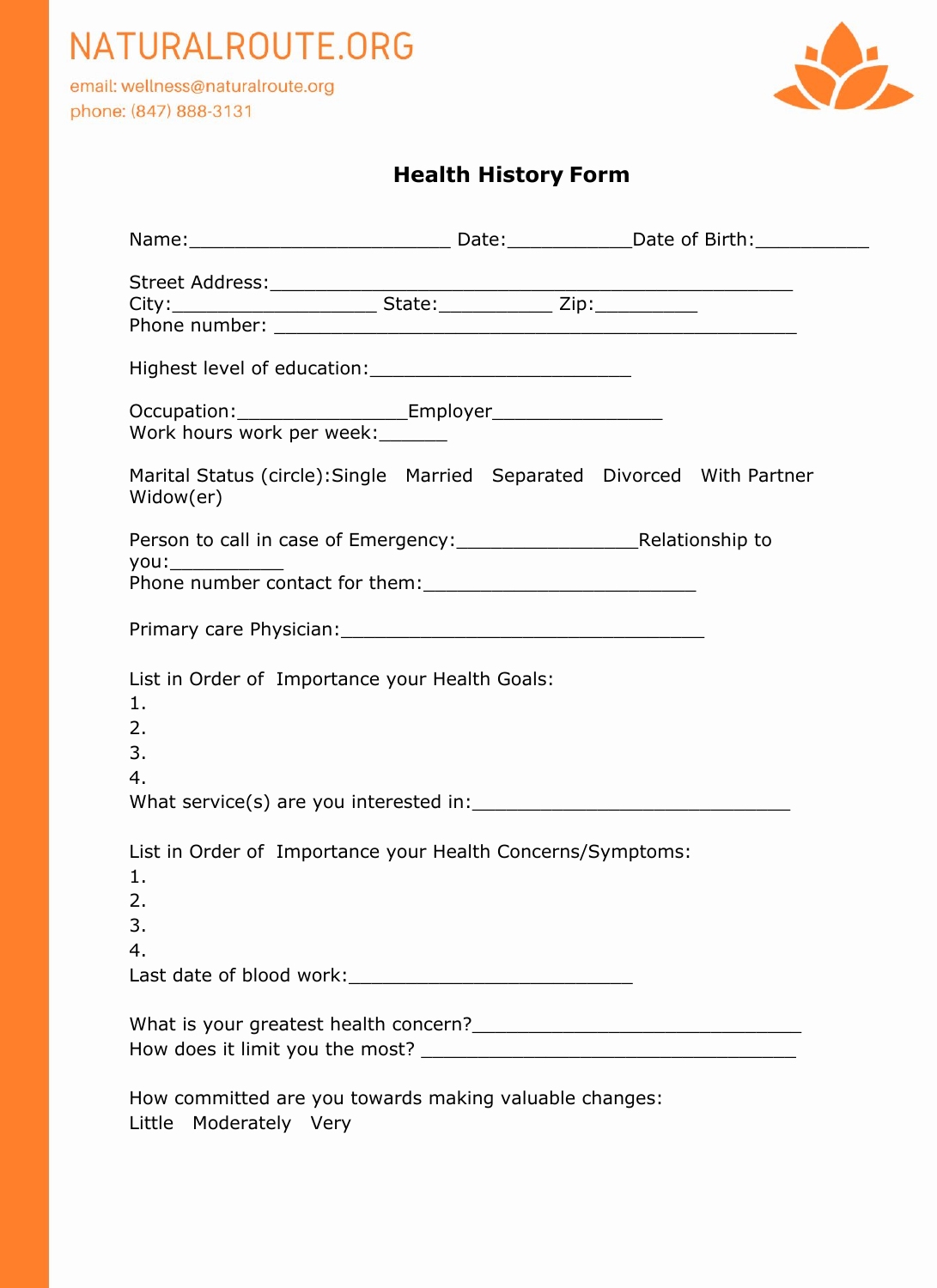email: wellness@naturalroute.org phone: (847) 888-3131



#### **Family History**

Please indicate if any of the below health conditions have been diagnosed for you or your family members including your spouse, children, father, mother, siblings or grandparents.

| Cancer (type)             |
|---------------------------|
| High Blood Pressure       |
| <b>Stroke</b>             |
| Heart disease             |
| Asthma/Allergies          |
| Mental Illness/Depression |
| Gum Disease               |
| Autoimmune disease        |
| <b>Diabetes Mellitus</b>  |
| <b>Arthritis</b>          |
| Infections                |
| Substance abuse           |

Death: please indicate if any of your family members listed above have died, their age and the cause of death.  $\Box$ 

#### **List All Surgeries and Hospitalizations—including date occurred:**

Motor Vehicle Accidents:

| <b>Please List All Sensitivities/Allergies/Reactions</b> |  |  |  |
|----------------------------------------------------------|--|--|--|
|                                                          |  |  |  |
| Foods:                                                   |  |  |  |
| Environment: Environment:                                |  |  |  |
| List any vaccination reactions:                          |  |  |  |

#### **List all prescription medicines and nutrient supplement/herbs you are CURRENTLY Taking:**

**List any prescription medications or over the counter medications or ointments you have used in the PAST.**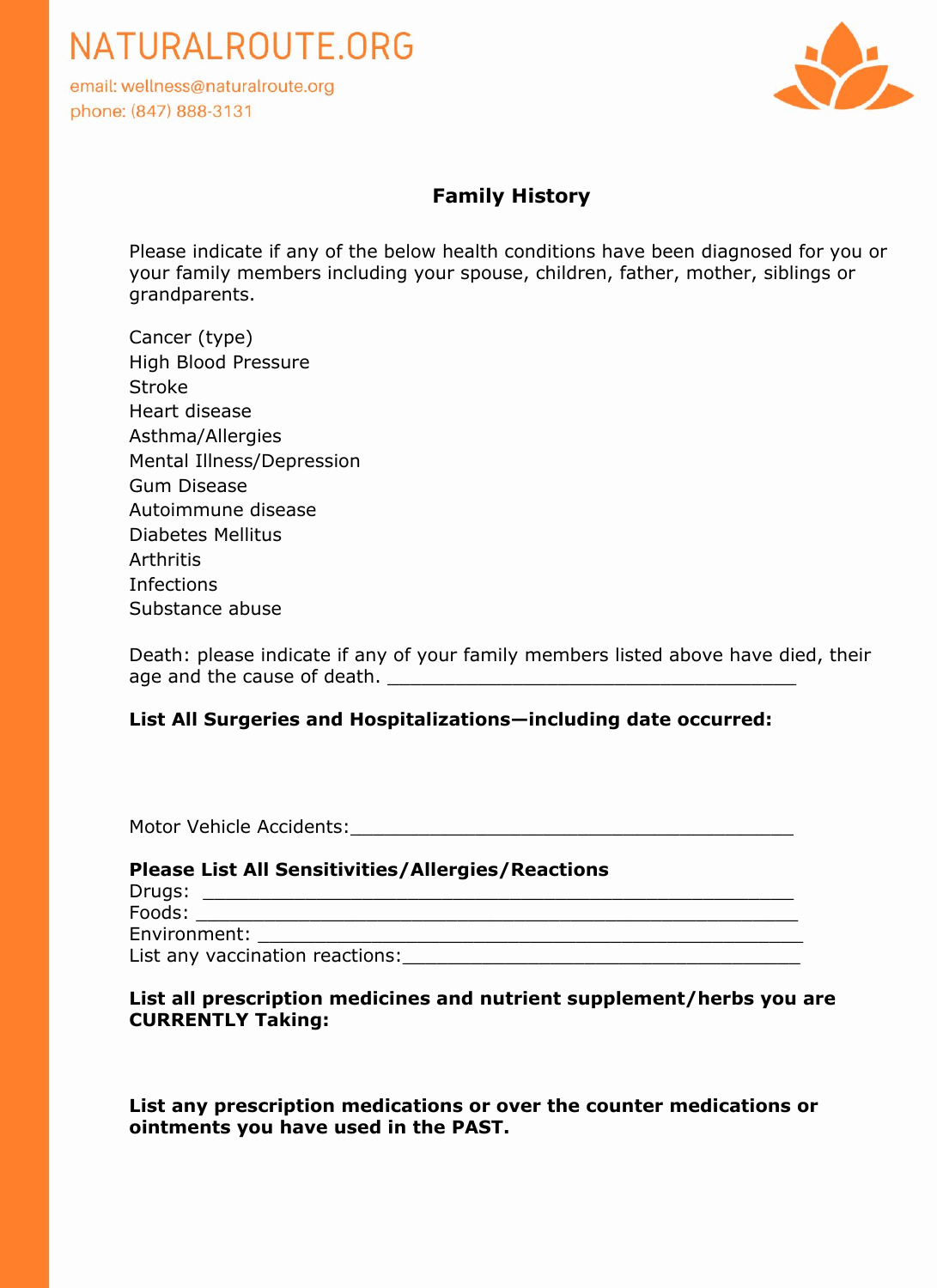email: wellness@naturalroute.org phone: (847) 888-3131



#### **Lifestyle Questionnaire**

**Please Circle Y** if you have the problem **currently**, **N** if you've **NEVER** had the problem, **P** if you had the problem in the **PAST**.

#### **Exercise:**

| How often per week: |  |
|---------------------|--|
| What type $(s)$ :   |  |
| For How long:       |  |

#### **Hobbies:** \_\_\_\_\_\_\_\_\_\_\_\_\_\_\_\_\_\_\_\_\_\_\_\_\_\_\_\_\_\_\_\_\_\_\_\_\_\_\_\_\_\_\_\_\_\_\_\_\_\_

#### **Food:**

| Appetite Good?: Y N P      |  |
|----------------------------|--|
| Foods you crave:           |  |
| Foods you are averse to:   |  |
| Foods that don't sit well: |  |
|                            |  |

#### **Social Life:**

Enjoy job?: Y N P Active Spiritual practice: Y N P Quality of most significant relationship?\_\_\_\_\_\_\_\_\_\_\_\_\_\_\_\_\_\_\_\_\_\_\_\_\_\_\_ History of sexual, mental/emotional, physical abuse?: Y N If so, at what age and by whom?: \_\_\_\_\_\_\_\_\_\_\_\_\_\_\_\_\_\_\_\_\_\_\_\_\_\_\_\_\_\_\_

#### **Sleep:**

How long per night: \_\_\_\_\_\_\_\_\_\_\_\_\_\_\_\_\_\_\_\_\_\_\_ If you wake up frequently, what is the reason: \_\_\_\_\_\_\_\_\_\_\_\_\_\_\_\_\_\_\_\_\_\_\_\_\_\_\_\_\_\_\_\_\_

| Nightmares                                    | YNP   | Sleep walk                                  | YNP |
|-----------------------------------------------|-------|---------------------------------------------|-----|
| Must nap during day                           | Y N P | Grind teeth                                 | YNP |
| Wake refreshed                                | YNP   | Snore                                       | YNP |
| Antacids                                      | YNP   | Alcohol (if yes, how often<br>and how much) | YNP |
| Smoking (if yes - packs<br>per day)           | YNP   | Any alcohol<br>addiction/treatment          | YNP |
| Pain medications                              | YNP   | Recreational drugs                          | YNP |
| Coffee (if yes, how many<br>ounces per day)   | YNP   | Any drugs addiction                         | YNP |
| Soda Pop (if yes, how<br>many ounces per day) | YNP   | Any drug treatment                          | YNP |
| Laxatives                                     | YNP   | Steroid Use/Rash Creams                     | YNP |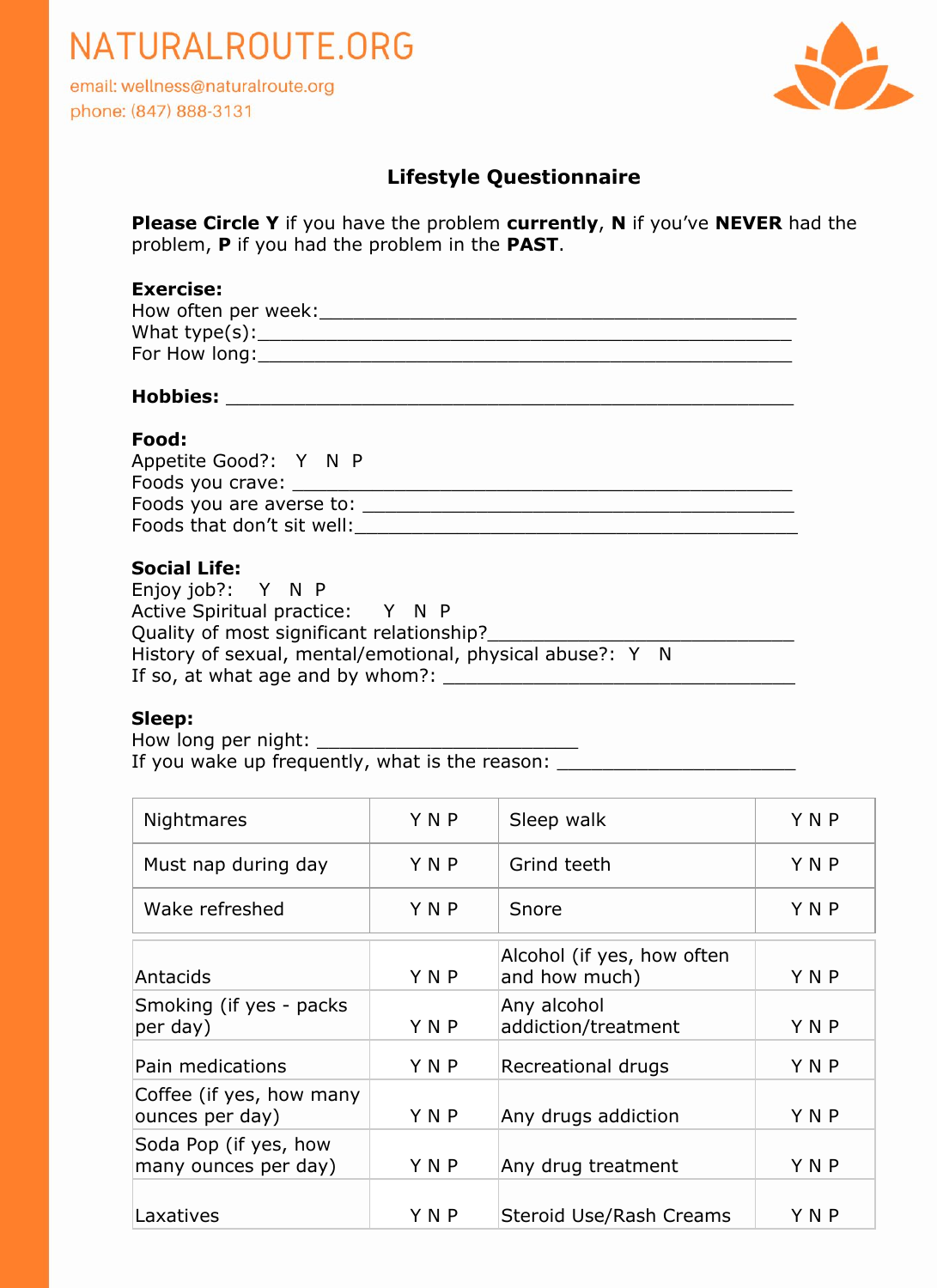email: wellness@naturalroute.org phone: (847) 888-3131



#### **Review Of Systems**

**Please Circle Y** if you have the problem **currently**, **N** if you've **NEVER** had the problem, **P** if you had the problem in the **PAST**.

| General          |            |                                     |            |
|------------------|------------|-------------------------------------|------------|
| Present weight   |            | Height                              |            |
| Ideal weight     |            | Blood pressure (last dr's<br>visit) |            |
| <b>Tired</b>     | <b>YNP</b> | Time of day with lowest<br>energy   |            |
| Energy           | YNP        | 1-10 (10 being highest)             |            |
| <b>Skin</b>      |            |                                     |            |
| Rash             | <b>YNP</b> | Color Change                        | YNP        |
| <b>Hives</b>     | YNP        | Lump                                | YNP        |
| Psoriasis/eczema | <b>YNP</b> | Warts/moles                         | <b>YNP</b> |
| Dry              | <b>YNP</b> | Perspiration                        | <b>YNP</b> |
| Cancer           | <b>YNP</b> | Itchy                               | <b>YNP</b> |
| <b>Head</b>      |            |                                     |            |
| Headache         | <b>YNP</b> | Migraine                            | YNP        |
| Dandruff         | <b>YNP</b> | Head Injury                         | <b>YNP</b> |
| Oily/dry hair    | YNP        | Hair loss                           | YNP        |
| <b>Nose</b>      |            |                                     |            |
| Frequent colds   | <b>YNP</b> | Nosebleeds                          | <b>YNP</b> |
| Congestion       | YNP        | Postnasal drip                      | YNP        |
| Polyps           | Y N P      | Seasonal allergies                  | YNP        |
| <b>Eyes</b>      |            |                                     |            |
| Dry/Watery       | YNP        | <b>Blurry vision</b>                | YNP        |
| Double vision    | <b>YNP</b> | Cataracts                           | YNP        |
| Glaucoma         | YNP        | Discharge                           | <b>YNP</b> |
| <b>Strain</b>    | YNP        | <b>Styes</b>                        | YNP        |
| Mouth/Throat     |            |                                     |            |
| Canker sores     | <b>YNP</b> | Cold sores                          | YNP        |
| Sore throat      | <b>YNP</b> | Gum disease                         | YNP        |
| Dentures         | <b>YNP</b> | Cavities                            | YNP        |
| Loss of taste    | YNP        | Hoarseness                          | YNP        |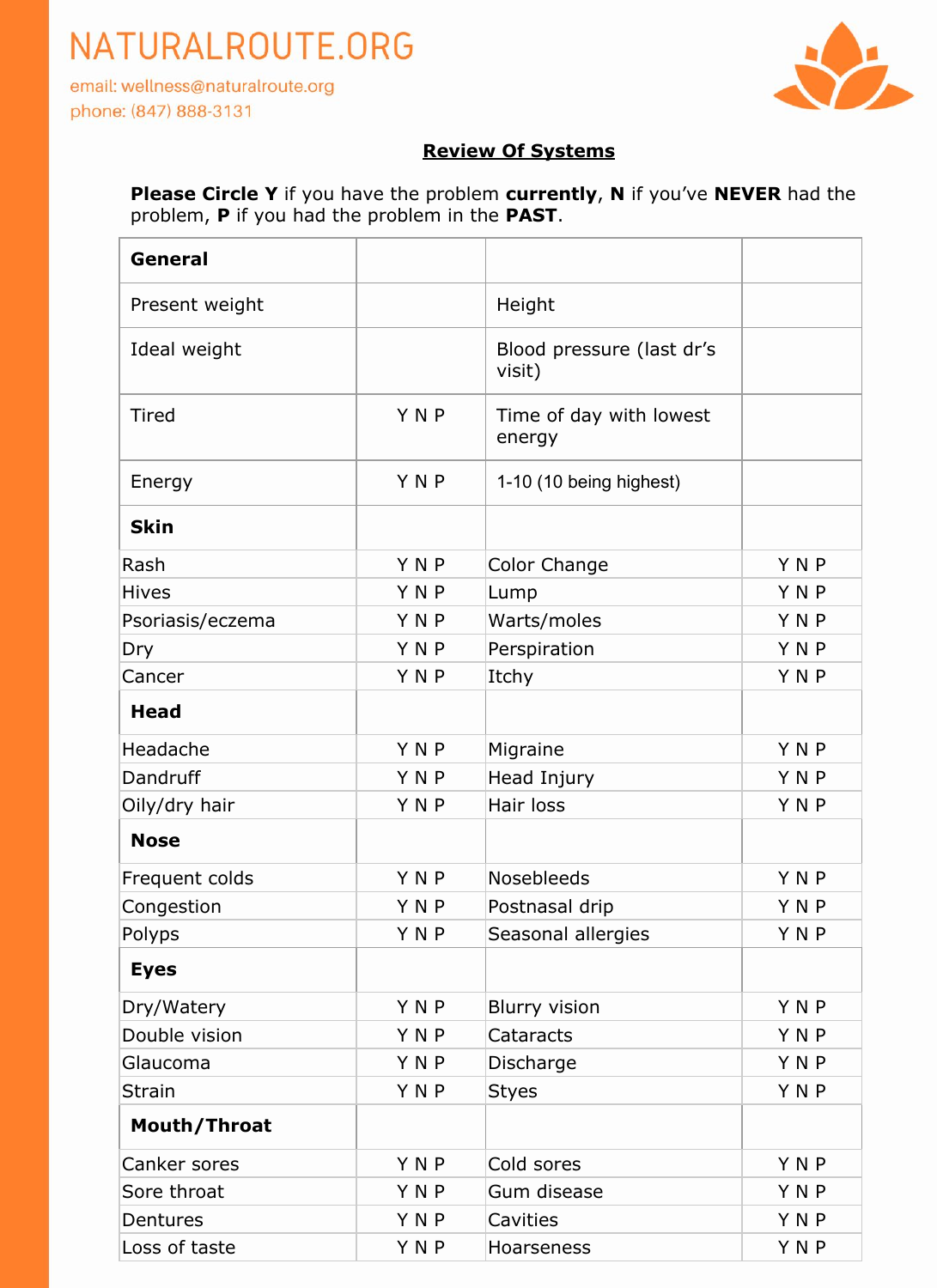email: wellness@naturalroute.org phone: (847) 888-3131



| <b>Neck</b>                          |            |                         |            |
|--------------------------------------|------------|-------------------------|------------|
| <b>Stiffness</b>                     | YNP        | Swollen glands          | YNP        |
| Full movement                        | <b>YNP</b> | <b>Tension</b>          | YNP        |
| Dentures                             | <b>YNP</b> | Cavities                | YNP        |
| Loss of taste                        | YNP        | Hoarseness              | <b>YNP</b> |
| <b>Respiratory</b>                   |            |                         |            |
| Cough                                | YNP        | Covid-19                | YNP        |
| Shortness of breath with<br>exertion | <b>YNP</b> | <b>Bronchitis</b>       | YNP        |
| Shortness of breath<br>sitting       | YNP        | Pneumonia               | YNP        |
| Shortness of breath lying<br>down    | YNP        | Asthma                  | YNP        |
| Wheezing                             | YNP        | Painful breathing       | YNP        |
| <b>Cardiovascular</b>                |            |                         |            |
| High blood pressure                  | <b>YNP</b> | <b>Rheumatic Fever</b>  | YNP        |
| Low blood pressure                   | YNP        | <b>Murmurs</b>          | YNP        |
| Irregular heart beat                 | YNP        | Palpitations            | YNP        |
| Edema                                | <b>YNP</b> | Chest pain              | YNP        |
| Gastrointestinal                     |            |                         |            |
| Heartburn                            | <b>YNP</b> | Change in Appetite      | YNP        |
| Indigestion                          | YNP        | Ulcer                   | YNP        |
| <b>Bloating</b>                      | Y N P      | Pancreatitis            | Y N P      |
| Nausea                               | YNP        | Hemorrhoids             | YNP        |
| Vomiting                             | YNP        | Liver disease           | YNP        |
| <b>Burping/Gas</b>                   | YNP        | Gall bladder disease    | YNP        |
| Diarrhea or constipation             | YNP        | Recent change in stools | YNP        |

#### **Bowel Movement Description: circle all that apply**

Number of times a day: Shape: log like, ball like, sand like, mud like Color: brown, gray, black, green, red Appearance: normal, mucous, bubbles, food, blood Smell: none, some foul smell, very foul smelling Strain: no straining, some straining, very difficult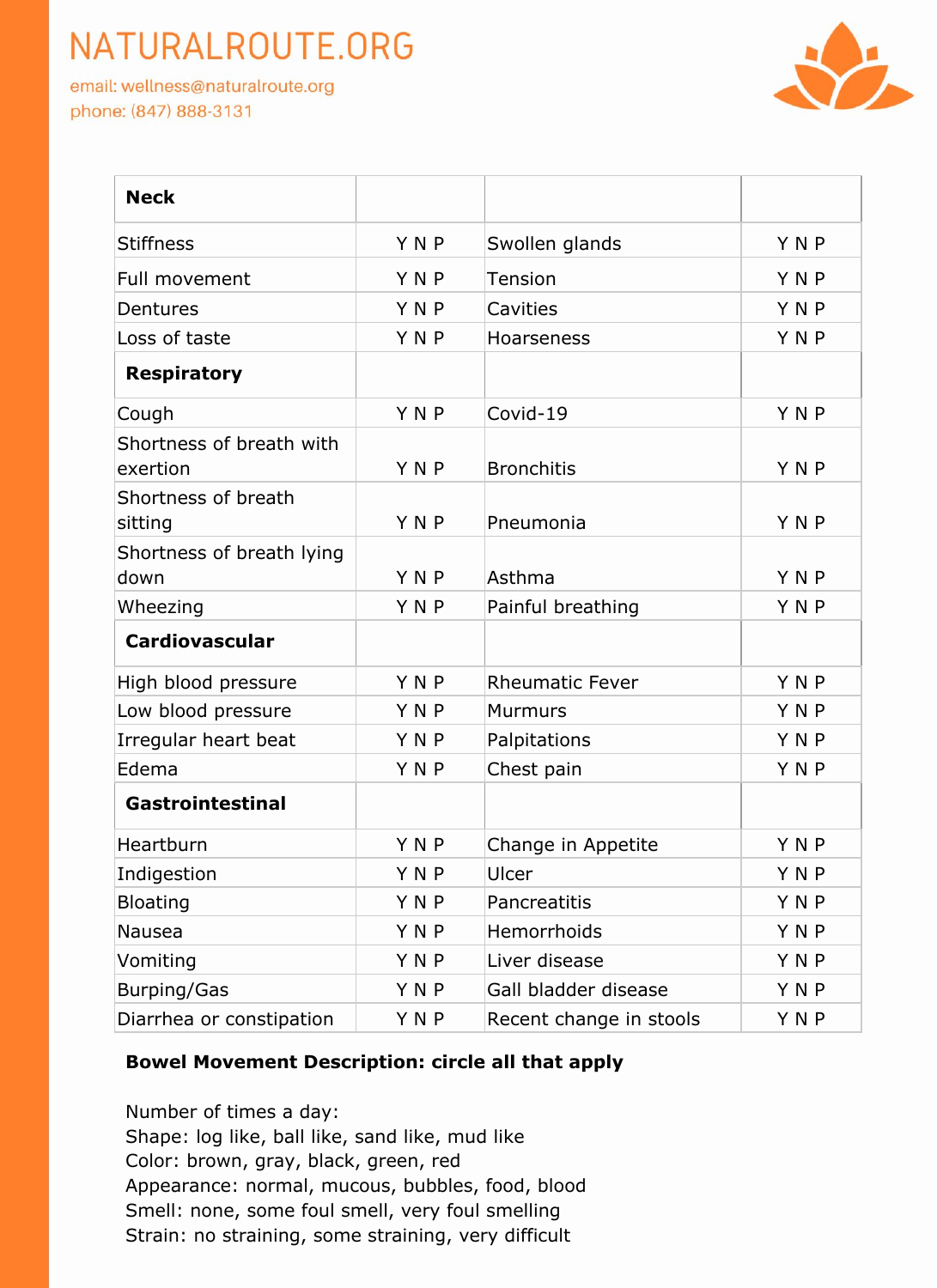email: wellness@naturalroute.org phone: (847) 888-3131



| <b>Female</b>                                      |                     |                                                |            |
|----------------------------------------------------|---------------------|------------------------------------------------|------------|
| Age periods began                                  |                     | <b>Heavy Bleeding</b>                          | YNP        |
| Number of days periods<br>last                     |                     | Cramping                                       | YNP        |
| Food Cravings around<br>period                     |                     | Pain                                           | <b>YNP</b> |
| Number of days in<br>between periods               |                     | Mood changes                                   | <b>YNP</b> |
| Menopausal since what<br>age                       |                     | Fatigue/bloating                               | YNP        |
| Number of times<br>Pregnant                        |                     | Abortions/Miscarraiges                         | YNP        |
| How many live births                               |                     | <b>Sexually Active</b>                         | <b>YNP</b> |
| Date of last Pap Smear                             |                     | <b>Healthy Libido</b>                          | <b>YNP</b> |
| Any abnormal paps                                  |                     | Pain With Intercourse                          | YNP        |
| Birth Control (please list<br>types and ages used) |                     | Dry Vagina                                     | <b>YNP</b> |
| Dexa Scan                                          |                     | Vaginitis                                      | <b>YNP</b> |
| Use of Hormones                                    |                     | <b>Sexually Transmitted</b><br>Diseases (list) | <b>YNP</b> |
| <b>Sexual Orientation</b>                          | Hetero<br>/Homo/ Bi | Mammography                                    | YNP        |
| <b>Male</b>                                        |                     |                                                |            |
| Pain with urination                                | <b>YNP</b>          | Prostate disease/symptoms                      | YNP        |
| Kidney stones                                      | Y N P               | Testicular pain/swelling                       | Y N P      |
| Discharge/blood                                    | YNP                 | Hernia                                         | YNP        |
| Frequent infections                                | YNP                 | Sexually active                                | YNP        |
| Frequency/Urgency                                  | YNP                 | Sexually transmitted<br>disease                | YNP        |
| Incontinence                                       | YNP                 | Impotency                                      | YNP        |
| Sexual orientation                                 | Hetero<br>/Homo/ Bi |                                                |            |